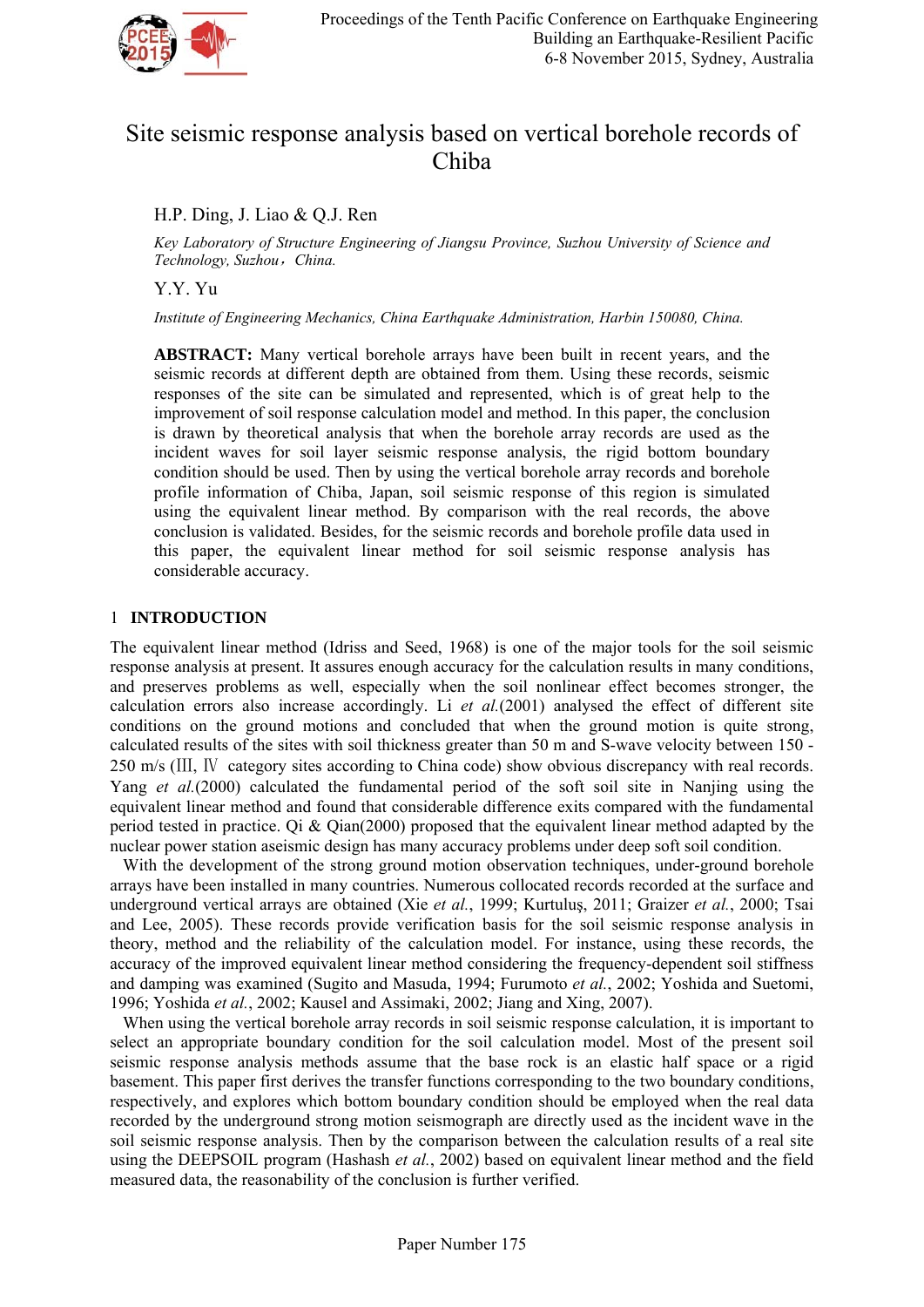#### 2 **BOTTOM BOUNDARY CONDITION WHEN USING BOREHOLE ARRAY RECORDS**

The rigid rock basement acts as a fix boundary, so its motions are not affected by the overlying soil, and all the downward travelling waves in the soil will be completely reflected back to the surface when they reach the rigid rock. The elastic basement acts like transmitting boundary, when the downward travelling waves in the soil reach the soil-rock boundary, only part of the energy will be reflected back to the soil, and the other energy will transmit through the boundary and continue to travel in the rock. If the rock extends to great depth, then the energy transmitted through the soil-rock boundary will be completely removed, which is also a form of radiation damping.



Figure 1 Calculation model of layered soil for seismic response analysis

 Consider a layered soil deposits overlying an uniform and isotropic semi-infinite rock basement, and shear waves that propagate vertically from the rock into the overlying soil layers. The calculation model is shown in Figure 1, where the local coordinate system is introduced that assumes that the origins of each layer are located at their tops, respectively, with the positive direction of the Z axis downward. The parameters of each layer and their identifiers $(1, \ldots, m, m+1, \ldots)$  are also demonstrated in the figure, with notation N indicates the rock, and the  $G_i$ ,  $\xi_i$ , and  $\rho_i$  marked in each layer represent the shear modulus, the damping ratio and the mass density, respectively.

 Based on one-dimensional shear wave motion theory, the displacement in the soil layers can be expressed as (Kramer, 1996)

$$
u(z,t) = Ae^{i(\omega t + k^* z)} + Be^{i(\omega t - k^* z)}
$$
 (1)

where *i* is the imaginary unit, i.e.  $i = \sqrt{-1}$ ; A and B represent the amplitudes of waves travelling upward (in the -z direction) and downward (in the +z direction), respectively;  $\omega$  is the circular frequency;  $k^*$  indicates the complex wave number that is defined as  $k^* = \frac{\omega}{v^*} = k(1 - i\xi)$  for small  $\xi$ .

According to the constitutive relation, the shear stress in each layer is

$$
\tau(z,t) = ik^* G (1+2i\zeta)(Ae^{ik^*z} - Be^{-ik^*z})e^{i\omega t}
$$
 (2)

Applying the compatibility requirement of displacement and stress to the boundary between layer *m* and  $m+1$ , that is

$$
u_m(Z_m = h_m, t) = u_{m+1}(Z_{m+1} = 0, t)
$$
\n(3a)

$$
\tau_m(Z_m = h_m, t) = \tau_{m+1}(Z_{m+1} = 0, t) \tag{3b}
$$

Substituting equation  $(3a)$  into equation  $(1)$  yields

$$
A_{m+1} + B_{m+1} = A_m e^{ik_m * h_m} + B_m e^{-ik_m * h_m}
$$
\n<sup>(4)</sup>

and substituting equation (3b) into equation (2) yields

$$
A_{m+1} - B_{m+1} = \frac{k_m^* G_m^*}{k_{m+1}^* G_{m+1}} (A_m e^{ik_m^* h_m} - B_m e^{-ik_m^* h_m})
$$
\n<sup>(5)</sup>

Adding (4) and (5) and subtracting (5) from (4) gives the recursion formulas of the amplitudes of upward and downward travelling waves, that is,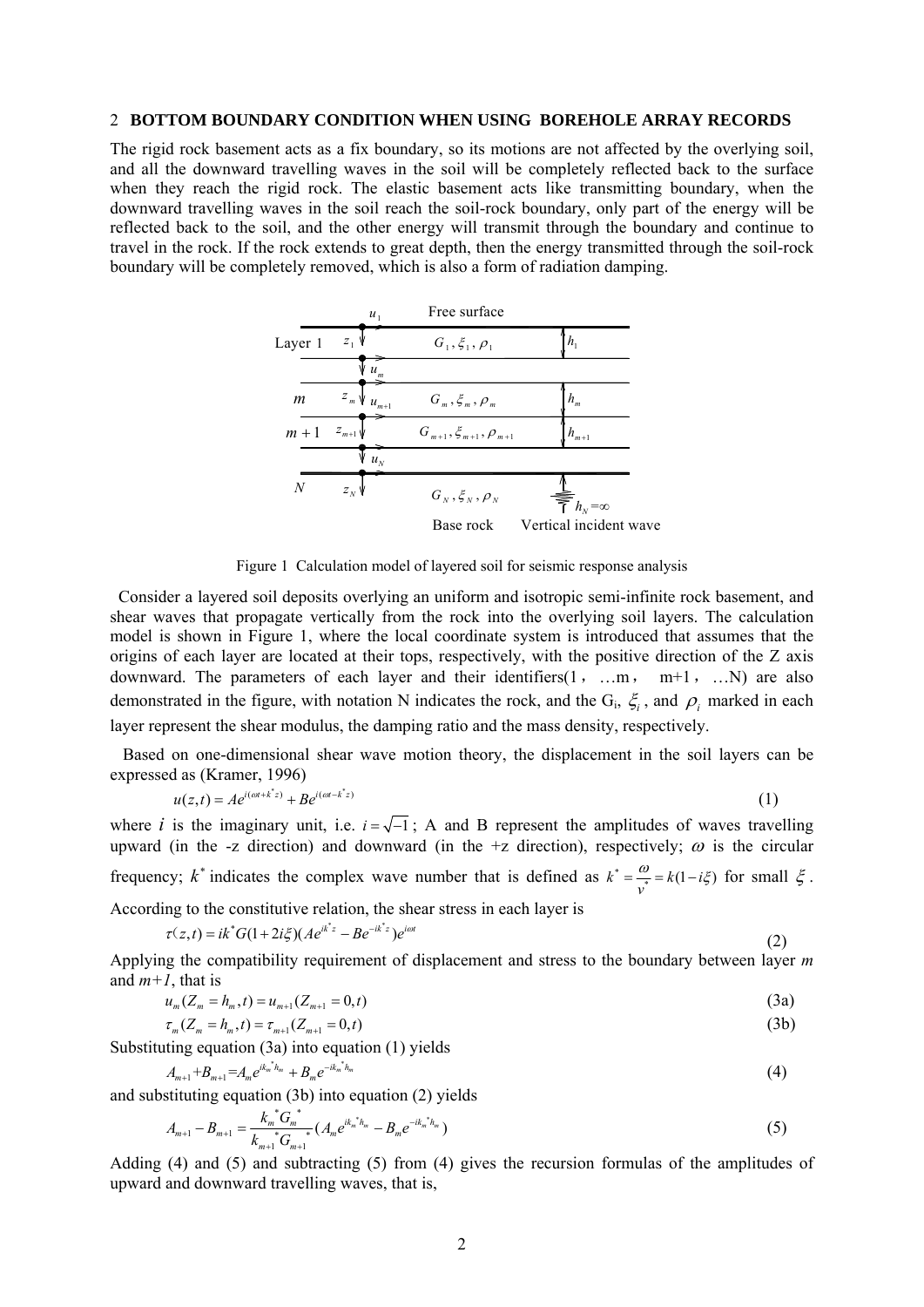$$
A_{m+1} = \frac{1}{2} A_m (1 + \alpha_m^*) e^{ik_m^* h_m} + \frac{1}{2} B_m (1 - \alpha_m^*) e^{-ik_m^* h_m}
$$
  
\n
$$
B_{m+1} = \frac{1}{2} A_m (1 - \alpha_m^*) e^{ik_m^* h_m} + \frac{1}{2} B_m (1 + \alpha_m^*) e^{-ik_m^* h_m}
$$
\n(6)

where  $\alpha_{m}^{*}$  is the complex impedance ratio between layer m and layer m+1 that is define as

$$
\alpha_m^* = \frac{k_m^*^* G_m^*}{k_{m+1}^* G_{m+1}} = \frac{\rho_m (v_s^*)_m}{\rho_{m+1} (v_s^*)_{m+1}}
$$
\n(7)

Rewritten equation (6) in the form of matrix yields

$$
\begin{bmatrix} A_{m+1} \\ B_{m+1} \end{bmatrix} = \boldsymbol{T}_m \begin{bmatrix} A_m \\ B_m \end{bmatrix}
$$
 (8)

where  $T_m$  is referred as the transfer matrix, and

$$
\boldsymbol{T}_{m} = \begin{bmatrix} \frac{1}{2} (1 + \alpha_{m}^{*}) e^{ik_{m}^{*}h_{m}}, \frac{1}{2} (1 - \alpha_{m}^{*}) e^{-ik_{m}^{*}h_{m}} \\ \frac{1}{2} (1 - \alpha_{m}^{*}) e^{ik_{m}^{*}h_{m}}, \frac{1}{2} (1 + \alpha_{m}^{*}) e^{-ik_{m}^{*}h_{m}} \end{bmatrix}
$$
\n(9)

Since the shear stress at the free surface ( $z=0$ ) must be equal to zero, it requires that  $A_1 = B_1$  from equation (2), and equation (8) becomes

$$
\begin{bmatrix} A_N \\ B_N \end{bmatrix} = \mathbf{T}_{N-1} \begin{bmatrix} A_{N-1} \\ B_{N-1} \end{bmatrix} = \mathbf{T}_{N-1} \cdot \mathbf{T}_{N-2} \cdots \mathbf{T}_I \begin{bmatrix} 1 \\ 1 \end{bmatrix} A_1 = \mathbf{T} \begin{bmatrix} 1 \\ 1 \end{bmatrix} A_1 = \begin{bmatrix} T_{11} + T_{12} \\ T_{21} + T_{22} \end{bmatrix} A_1
$$
\n(10)

where  $T$  is a frequency-dependent function and has the form of complex matrix. Based on the local coordinate system, the displacements at the ground surface and the top of the rock are

$$
u_1(Z_1 = 0, t) = (A_1 + B_1)e^{i\omega t} = 2A_1e^{i\omega t}
$$
\n(11)

$$
u_N(Z_N = 0, t) = (A_N + B_N)e^{i\omega t}
$$
\n(12)

Dividing equation (11) by (12), the transfer function corresponding to the rigid rock basement,  $F_1(\omega)$ , is obtained

$$
F_1(\omega) = \frac{2A_1}{A_N + B_N} = \frac{2}{T_{11} + T_{12} + T_{21} + T_{22}}
$$
\n(13)

Dividing equation (11) by the displacement at the outcrop rock, i.e.  $2A<sub>N</sub>$ , gives the transfer function corresponding to the elastic rock basement,  $F_2(\omega)$ , that is

$$
F_2(\omega) = \frac{2A_1}{2A_N} = \frac{1}{T_{11} + T_{12}}\tag{14}
$$

At this moment, the frequency domain response of the free surface can be obtained by converting the incident time history into frequency domain, and then multiplying it by the transfer function between the free surface and the top of the layer where incident wave starts. The time domain response can naturally be determined by the inverse Fourier transform.

 The above seismic response analysis method for one-dimensional soil is developed with the displacement, but it is also suitable to velocity and acceleration. If the acceleration response needs to be solved, it is just needed to replace the  $u(z,t)$  with  $a(z,t)$  in the above formulas.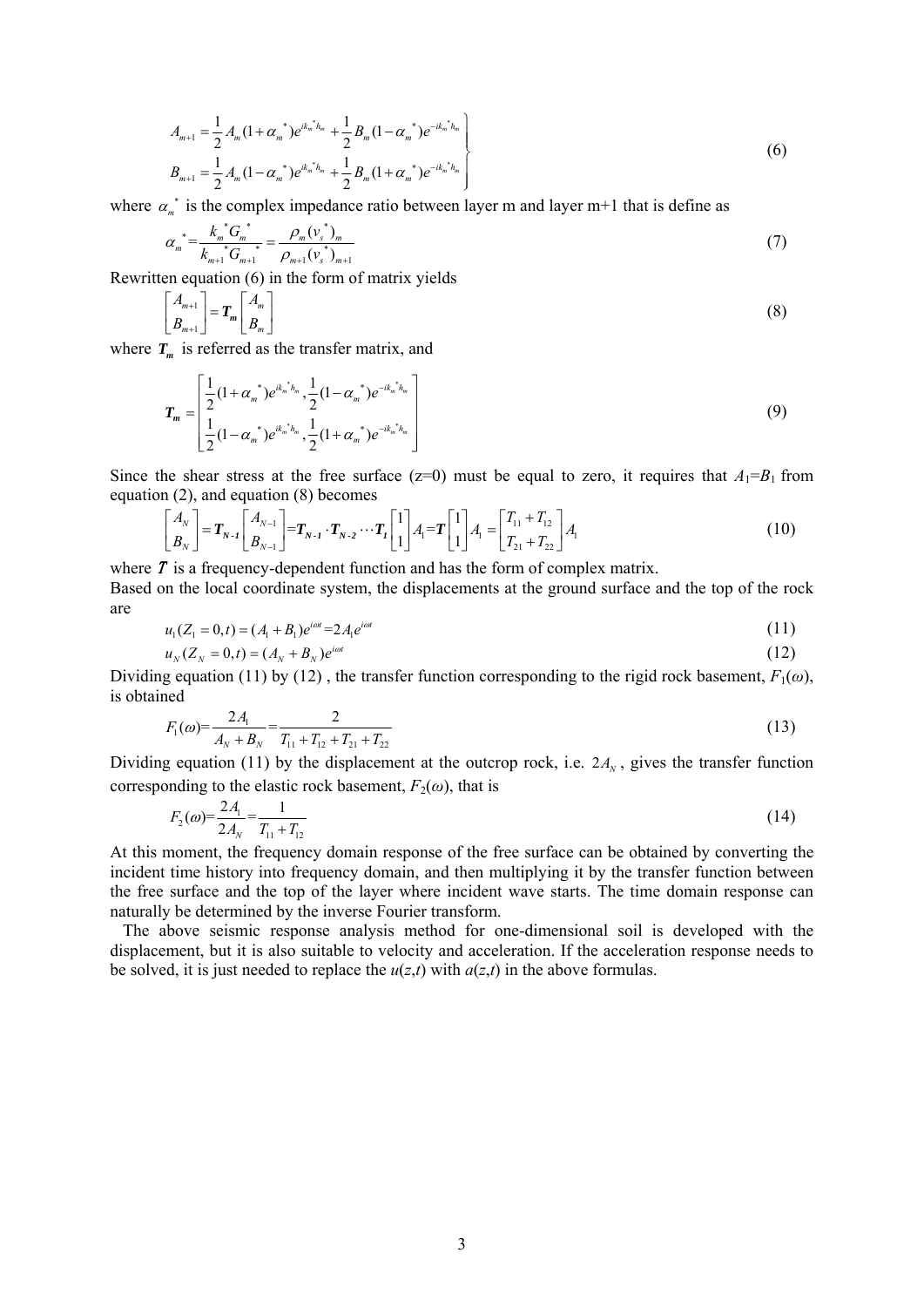| free surface<br>motion                    | rock outcroping<br>motion |
|-------------------------------------------|---------------------------|
| -74<br>soil-rock --<br>- boundary motion- | 2A                        |
| $A_N + B_N$                               | rock                      |
| input motion                              |                           |

Figure 2 Simplified sketch of the relationship between seismic motions within the soil

 Schematic illustration of the relationship between inner-soil seismic motions is shown in Figure 2. For the vertical borehole array records, the motion at the bottom can be regarded as the seismic motion at the soil- rock boundary, that is, at the top of the rock base. Record at this place already considers the soil-rock interaction that consists of the incident and reflected wave fields, so it is the final response for this point. If this record is used as the incident wave for soil seismic response analysis, the motion should not be changed, subsequently, we need to assume the soil-rock boundary as a rigid base to avoid considering the soil-rock interaction twice.

### 3 **CHIBA SITE AND ITS BOREHOLE ARRAY RECORDS**

Chiba site is located at the Industrial Institute of Science, Tokyo University of Japan. The geological section of this site (Furumoto *et al.*, 2002) is presented in Figure 3. The accelerographs are installed in depth of 1m, 5m, 10m, 20m, and 40m beneath the surface. During the 1987 Chiba-ken Toho-oki earthquake (Mw 6.7), the borehole array stations in this site recorded the strong ground motions at different depths. The three component accelerograms at these depths are shown in Figure 4 after baseline correction. In the followings, the GL-1m, GL-5m, GL-10m, GL-20m, and GL-40m denote the positions at depth of 1m, 5m, 10m, 20m, and 40m beneath the surface, respectively.

| No.            | Depth<br>(m) | Layer<br>thickness<br>(m) | Profile &<br>accelerographs<br>position | Soil number & type | Vs<br>(m/s) | Unit weight<br>(KN/m <sup>3</sup> ) |
|----------------|--------------|---------------------------|-----------------------------------------|--------------------|-------------|-------------------------------------|
|                | 5            | 5                         |                                         | $(1)$ loam         | 140         | 11.3                                |
| $\overline{2}$ | 10           | 5                         |                                         | sandy soil<br>②    | 320         | 14.7                                |
| 3              | 24           | 14                        |                                         | (3) fine sand      | 320         | 19.1                                |
| $\overline{4}$ | 40           | 16                        |                                         | fine sand<br>③     | 420         | 19.6                                |
| 5              |              |                           |                                         | 3) fine sand       | 420         | 19.6                                |

Figure 3 Geological profile and observation point positions of the Chiba site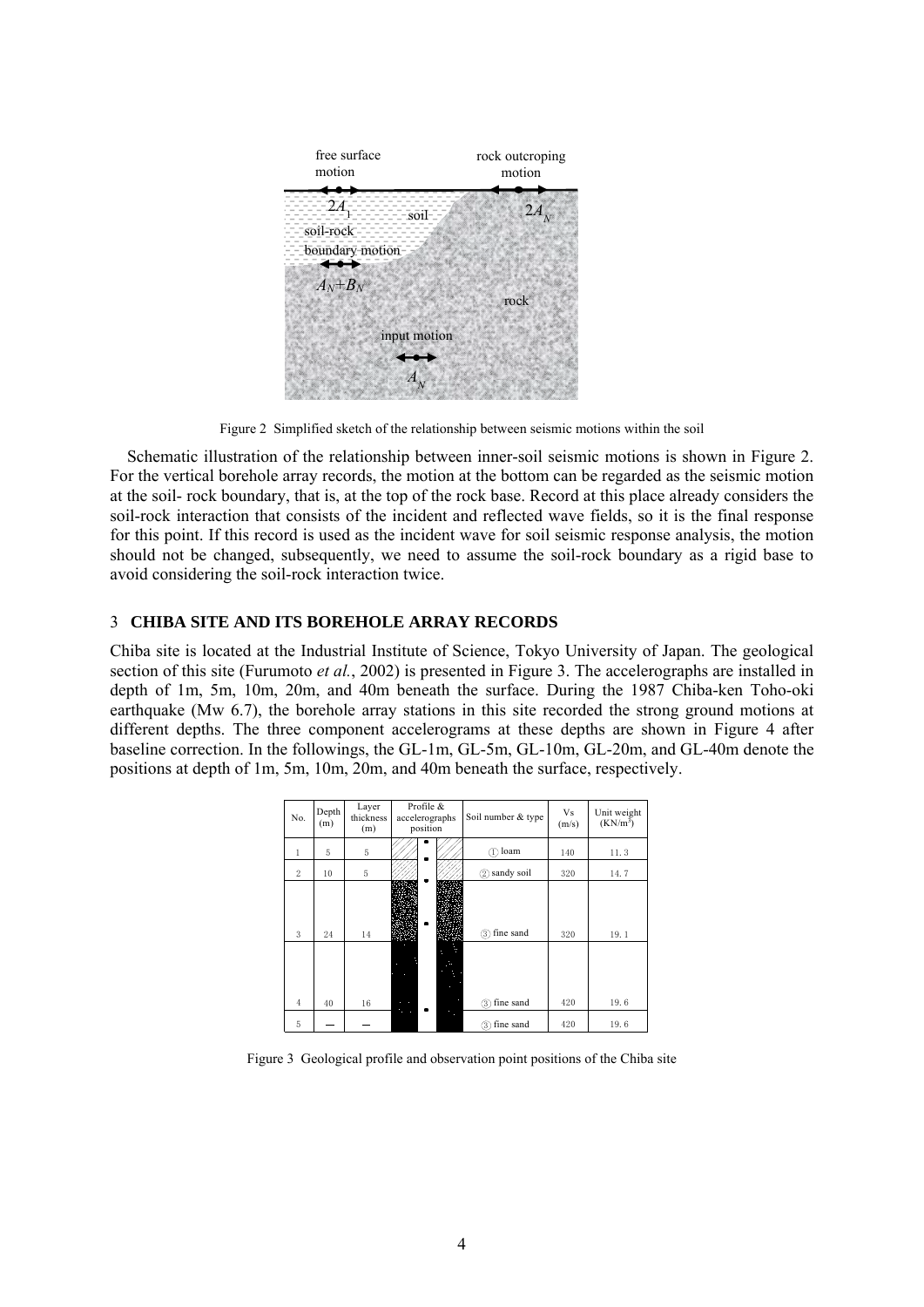

Figure 4 Observed accelerograms at different depth.(a) EW component, (b) NS component, and (c) vertical component,

The soil slice thickness of the calculation model for 1D soil seismic response analysis in Chiba site is determined by

$$
h_n \le \left(\frac{1}{6} \sim \frac{1}{10}\right) T_{\min} v_n \tag{15}
$$

where  $T_{\text{min}}$  is the shortest period of the input motion with engineering significance (0.04 sec is chosen here), and  $v_n$  is the shear wave velocity of soil layer *n*.

According to Equation (15), the mild-clay stratum  $(5 \text{ m})$  is divided into 10 sub-layers with thickness of 0.5 m, and the other soil layers are cut with 1 m subdivisions. The overlying soil is divided into 35 slices in total. The soil nonlinear parameters are listed in Table 1, which are estimated from the average results of the classical soil sample experiments in China.

| No. | Soil No.                             | Shear Strain $\gamma$ (10 <sup>-4</sup> ) |       |       |       |       |             |       |       |       |
|-----|--------------------------------------|-------------------------------------------|-------|-------|-------|-------|-------------|-------|-------|-------|
|     |                                      |                                           | 0.05  | 0.1   | 0.5   |       | 5           | 10    | 50    | 100   |
|     | $\left(1\right)$                     | $G/G_{\max}$                              | 0.994 | 0.988 | 0.943 | 0.892 | 0.622 0.452 |       | 0.241 | 0.136 |
|     |                                      | λ                                         | 0.029 | 0.037 | 0.063 | 0.077 | 0.106       | 0.114 | 0.122 | 0.123 |
| 2   | $^{\small{\textcircled{\small{2}}}}$ | $G/G_{\max}$                              | 0.996 | 0.992 | 0.962 | 0.926 | 0.714       | 0.555 | 0.200 | 0.111 |
|     |                                      | λ                                         | 0.007 | 0.011 | 0.031 | 0.046 | 0.092       | 0.109 | 0.130 | 0.133 |
| 3   | ③                                    | $G/G_{\max}$                              | 0.980 | 0.965 | 0.885 | 0.805 | 0.560       | 0.448 | 0.220 | 0.174 |
|     |                                      | λ                                         | 0.005 | 0.007 | 0.020 | 0.035 | 0.080       | 0.100 | 0.120 | 0.124 |

**Table 1. Soil nonlinear data of the Chiba site** 

#### 4 **CALCULATION RESULTS AND COMPARISON WITH OBSERVED RECORDS**

In this section, the EW and NS component accelerograms recorded at a depth of 40 m in Chiba site are used as the incident seismic waves at the bottom of the calculation model, respectively. Then the seismic responses of the above soil model are calculated with the DEEPSOIL program that is based on equivalent linear method and rigid bottom boundary. The resulting accelerograms of EW and NS component at the depth of 1m, 5m, 10m, and 20m are obtained and then compared with the observed records.

#### 4.1 **Comparisons of accelerograms and amplitudes**

Figure 5 shows the comparison between the calculated horizontal acclerograms at different depth with that of the observations. Since the amplitudes before 5 sec and after 30 sec are quite small, and for the clarity of comparison, only the acceleration time histories between 5 and 30 sec are shown. The peak accelerations are compared in Table 2 and Figure 6.

 It is shown in Figure 5 that the simulated accelerograms at different depth agree well with the observed records. For the two components, the calculated results of the NS component agree better.

Defining the error  $\delta = (PGA$  observed  $|-|PGA$  calculated  $|)/|PGA$  observed, it is presented in Table 2 and Figure 6 that except the 16.2% error for EW component at depth of 1 km and 25.07%

error for NS component at depth of 20 m, the other differences between calculated results and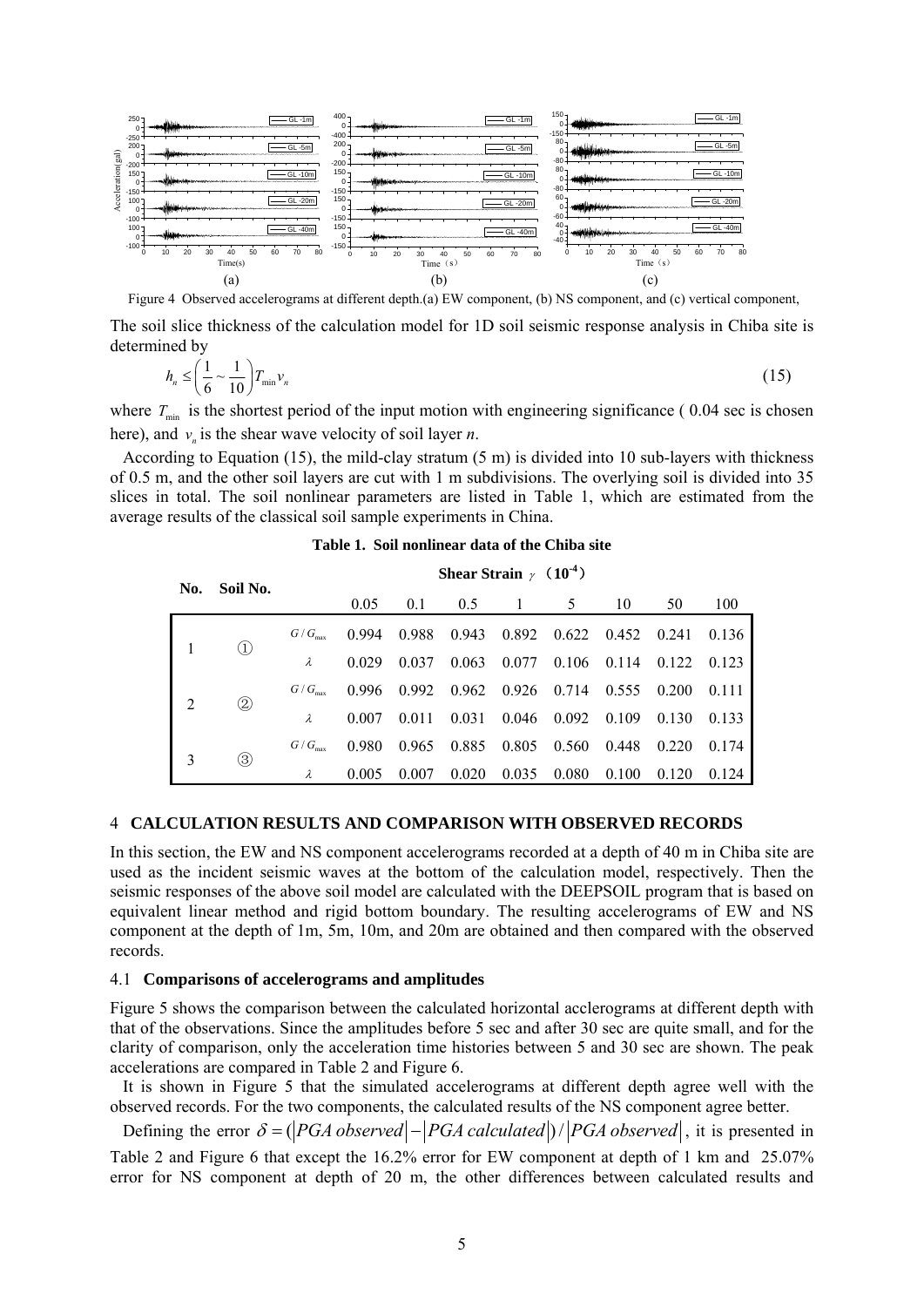

observations are quite unapparent, and the errors are all within the range of 7.5%.

Figure 5 Comparisons between the simulated and observed accelerograms at different depth when the EW and NS component records at a depth of 40m are used as the incident waves

| observed peak accelerations of the Chiba site |          |        |        |                |  |  |  |
|-----------------------------------------------|----------|--------|--------|----------------|--|--|--|
|                                               | Depth    | Obser. | Simul. | Error $\delta$ |  |  |  |
| <b>Direction</b>                              | (m)      | (gal)  | (gal)  | (0/0)          |  |  |  |
|                                               | $GL-1m$  | 218.15 | 253.49 | $-16.20$       |  |  |  |
|                                               | $GL-5m$  | 134.23 | 134.68 | $-0.33$        |  |  |  |
| EW                                            | $GL-10m$ | 123.72 | 125.66 | $-1.57$        |  |  |  |
|                                               | $GL-20m$ | 83.98  | 84.61  | $-0.74$        |  |  |  |
|                                               | $GL-1m$  | 326.31 | 330.96 | $-1.42$        |  |  |  |
|                                               | $GL-5m$  | 155.34 | 162.27 | $-4.46$        |  |  |  |
| <b>NS</b>                                     | $GL-10m$ | 131.51 | 140.68 | $-6.97$        |  |  |  |
|                                               | $GL-20m$ | 125.65 | 94.15  | 25.07          |  |  |  |

**Table 2 Comparisons between the simulated and** 



Figure 6 Comparisons between the simulated and observed peak accelerations at different depth when the EW and NS component records at a depth of 40m are used as the incident waves

#### 4.2 **Comparisons of the acceleration response spectra**



Figure 7 Comparisons between the simulated and observed acceleration response spectrums at different depth when the EW and NS component records at a depth of 40m are used as the incident waves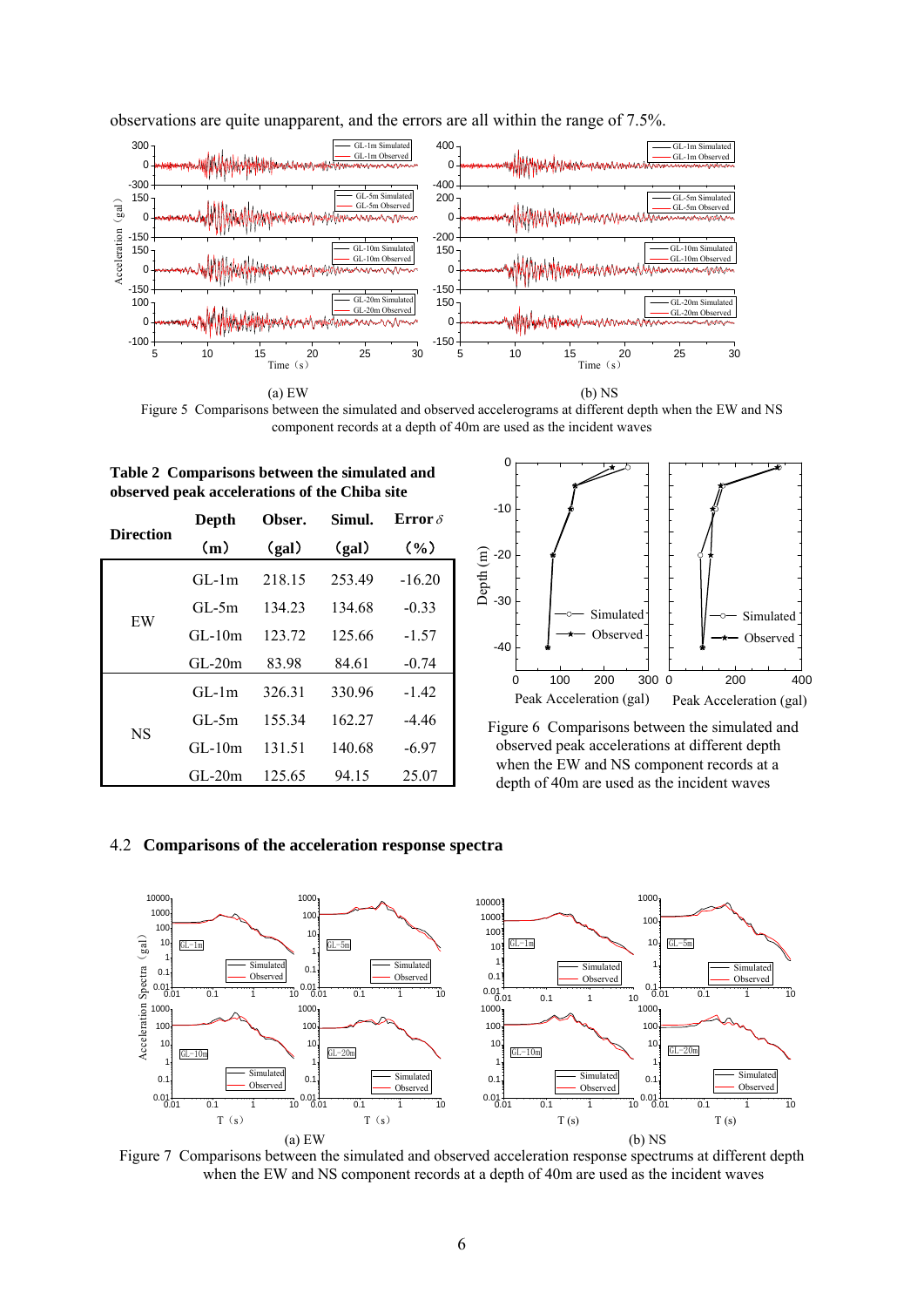Acceleration response spectra at different depth are compared in Figure 7. For periods between 0.01 sec and 0.1 sec, the calculated results agree well with the observations except for the EW component at depth of 1 m. In the period range of [0.1, 0.7] sec, the discrepancies between calculations and observations are rather insignificant, however, the difference of the NS component is a little larger. For periods between 0.7 sec and 10 sec, the calculated results agree quite well with the observations.

#### 4.3 **Comparison between the calculated results and the other methods**

Sugito and Masuda (1994) improved the accuracy of the equivalent linear method by considering the frequency-dependent soil shear modulus and damping ratio. Then Yoshida *et al.*(1996;2002) and Kausel & Assimaki (2002) made further development for this method. Jiang and Xing (2007) analysed the previous studies on it and discussed the essence of this method, and a new method considering frequency-dependent parameters was proposed and verified by comparing the calculation results with the observations. Based on the same soil model, we compare our results with the above studies (Fig. 8). It is shown that the results of this paper provide the closest comparisons to the observed data.



Figure 8 Comparisons of the observed NS component peak accelerations at different depths with the simulation results calculated by different methods

### 5 **CONCLUSIONS**

The vertical borehole array records are one of the best means of verifying the soil seismic response analysis method and the calculation model. In this paper, the borehole array records of the Chiba site in Japan and its profile are used to perform soil seismic response simulations with the equivalent linear method. By comparing the calculated results with the real records, it is shown that: (1)When the borehole array records are directly used as the incident wave in the soil seismic response analysis, the rigid base should be applied at the bottom boundary; (2) For the seismic records and borehole profiles studied in this paper, the equivalent linear method shows considerable accuracy; (3) A new soil seismic response analysis method can be tested by comparing the calculation results for a site with the records, but appropriate calculation model should be selected first, and then parameter analysis can be made.

In this paper, only the data completed records are used to verify the method we proposed, and further verification and improvement based on rigid bottom boundary should be performed by considering different site conditions and wave amplitudes.

#### **ACKNOWLEDGEMENTS**

This research is supported by the National Natural Science Foundation of China under Grant No. 51278323.